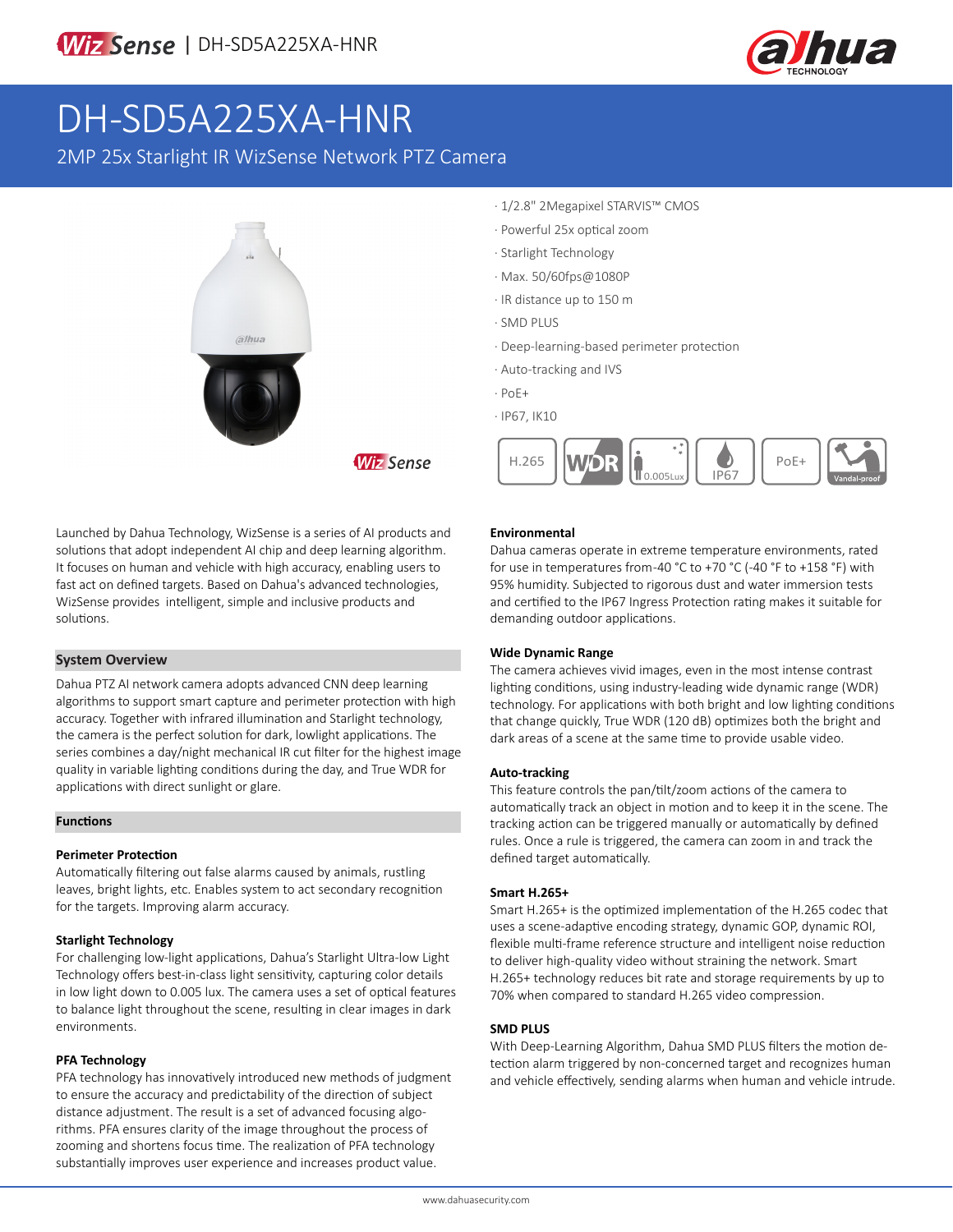# Wiz Sense | DH-SD5A225XA-HNR

| <b>Technical Specification</b> |  |  |  |
|--------------------------------|--|--|--|
|--------------------------------|--|--|--|

#### Camera

| Camera                       |                                                                   |                       |                       |                      |
|------------------------------|-------------------------------------------------------------------|-----------------------|-----------------------|----------------------|
| Image Sensor                 | 1/2.8" CMOS                                                       |                       |                       |                      |
| Max. Resolution              |                                                                   | 1920 (H) × 1080 (V)   |                       |                      |
| Pixel                        | 2MP                                                               |                       |                       |                      |
| <b>ROM</b>                   | 4GB                                                               |                       |                       |                      |
| <b>RAM</b>                   | 1GB                                                               |                       |                       |                      |
| Electronic Shutter Speed     | $1/3 - 1/30000 s$                                                 |                       |                       |                      |
| Scanning System              | Progressive                                                       |                       |                       |                      |
| Min. Illumination            | Color: 0.005Lux@F1.6<br>B/W: 0.0005Lux@F1.6<br>OLux (IR light on) |                       |                       |                      |
| <b>Illumination Distance</b> | 150 m (492.13 ft)                                                 |                       |                       |                      |
| Illuminator On/Off Control   | Zoom Prio/Manual/SmartIR/Off                                      |                       |                       |                      |
| Illuminator Number           | $\overline{4}$                                                    |                       |                       |                      |
| l ens                        |                                                                   |                       |                       |                      |
| Focal Length                 | $5.4$ mm $-135$ mm                                                |                       |                       |                      |
| Max. Aperture                | $F1.6-F3.5$                                                       |                       |                       |                      |
| Field of View                | H: 58.7°-3.1°; V: 33.2°-1.7°; D: 67.3°-3.9°                       |                       |                       |                      |
| Optical Zoom                 | 25x                                                               |                       |                       |                      |
| Focus Control                | Auto/Semi-Auto/Manual                                             |                       |                       |                      |
| Close Focus Distance         | $0.1$ m-1.5 m (0.32 ft-4.92 ft)                                   |                       |                       |                      |
| Iris Control                 | Auto/Manual                                                       |                       |                       |                      |
|                              | Detect                                                            | Observe               | Recognize             | Identify             |
| <b>DORI Distance</b>         | 1655 m<br>(5429.79 ft)                                            | 657 m<br>(2155.51 ft) | 331 m<br>(1085.96 ft) | 166 m<br>(544.62 ft) |
| PTZ                          |                                                                   |                       |                       |                      |
| Pan/Tilt Range               | Pan: 0°-360°; Tilt: -15°-+90°                                     |                       |                       |                      |

| Manual Control Speed | Pan: 0.1°/s-300°/s; Tilt: 0.1°/s-200°/s                                                                                                   |
|----------------------|-------------------------------------------------------------------------------------------------------------------------------------------|
| Preset Speed         | Pan: 400°/s; Tilt: 300°/s                                                                                                                 |
| Presets              | 300                                                                                                                                       |
| Tour                 | 8 (up to 32 preset per tour)                                                                                                              |
| Pattern              | 5                                                                                                                                         |
| Scan                 | 5                                                                                                                                         |
| Speed Adjustment     | Support                                                                                                                                   |
| Power-off Memory     | Support                                                                                                                                   |
| <b>Idle Motion</b>   | Preset/Tour/Pattern/Scanning                                                                                                              |
| Protocol             | DH-SD<br>Pelco-P/D(Auto recognition)                                                                                                      |
| General Intelligence |                                                                                                                                           |
| Event Trigger        | Motion detection, video tampering, scene changing,<br>Network disconnection, IP address conflict, illegal<br>access, and storage anomaly. |
| IV <sub>S</sub>      | <b>Object Abandoned/Missing</b>                                                                                                           |

## Artificial Intelligence

| Smart Capture               | Support human, motor vehicle and non-motor vehicle<br>image capture.                                                                                                                  |
|-----------------------------|---------------------------------------------------------------------------------------------------------------------------------------------------------------------------------------|
| Perimeter Protection        | Tripwire and intrusion. Support alarm triggering by<br>target types (human and vehicle). Support filtering<br>false alarms caused by animals, rustling leaves, bright<br>lights, etc. |
| <b>SMD PLUS</b>             | Support                                                                                                                                                                               |
| Auto Tracking               | Support                                                                                                                                                                               |
| Face Detection              | Support                                                                                                                                                                               |
| Video                       |                                                                                                                                                                                       |
| Compression                 | H.265/H.265+/H.264+/H.264/MJPEG (Sub Stream)                                                                                                                                          |
| <b>Streaming Capability</b> | 3 streams                                                                                                                                                                             |
| Resolution                  | 1080P (1920 × 1080); 1.3 M (1280 × 960); 720P (1280<br>× 720); D1 (704 × 576/704 × 480); CIF (352 × 288/352<br>$\times$ 240)                                                          |
| Frame Rate                  | Main stream: 1080P/1.3 M/720P (1-50/60 fps)<br>Sub stream 1: D1/CIF (1-25/30 fps)<br>Sub stream 2: 1080P/1.3M/720P/D1/CIF (1-25/30 fps)                                               |
| <b>Bit Rate Control</b>     | Variable/Constant                                                                                                                                                                     |
| <b>Bit Rate</b>             | H.265/H.264: 3 kbps–20480 kbps                                                                                                                                                        |
| Day/Night                   | Auto(ICR)/Color/B/W                                                                                                                                                                   |
| BLC                         | Support                                                                                                                                                                               |
| <b>WDR</b>                  | 120dB                                                                                                                                                                                 |
| HLC                         | Support                                                                                                                                                                               |
| White Balance               | Auto/Indoor/Outdoor/Tracking/Manual/Sodium lamp/<br>Natural/Street lamp                                                                                                               |
| Gain Control                | Auto/Manual                                                                                                                                                                           |
| Noise Reduction             | 2D/3D                                                                                                                                                                                 |
| <b>Motion Detection</b>     | Support                                                                                                                                                                               |
| Region of Interest (RoI)    | Support                                                                                                                                                                               |
| Image Stabilization         | Electronic                                                                                                                                                                            |
| Defog                       | Support                                                                                                                                                                               |
| Digital Zoom                | 16x                                                                                                                                                                                   |
| Flip                        | 180°                                                                                                                                                                                  |
| Privacy Masking             | Up to 24 areas, and up to 8 areas in the same view                                                                                                                                    |
| Audio                       |                                                                                                                                                                                       |
| Compression                 | G.711A;G.711Mu;G.726;AAC;MPEG2-<br>Layer2;G.722.1;G.729;G.723                                                                                                                         |
| Network                     |                                                                                                                                                                                       |
| Ethernet                    | 1 RJ-45 Port 10/100Base-T                                                                                                                                                             |
| Protocol                    | IPv4; IPv6; HTTP; HTTPS; 802.1x; Qos; FTP; SMTP;<br>UPnP; SNMPv1/v2c/v3(MIB-2); DNS; DDNS; NTP; RTSP;<br>RTP; TCP; UDP; IGMP; ICMP; DHCP; PPPoE; ARP; RTCP                            |
| Interoperability            | ONVIF Profile S&G&T CGI                                                                                                                                                               |
| Streaming Method            | Unicast/Multicast                                                                                                                                                                     |
| User/Host                   | 20 (Total bandwidth 64M)                                                                                                                                                              |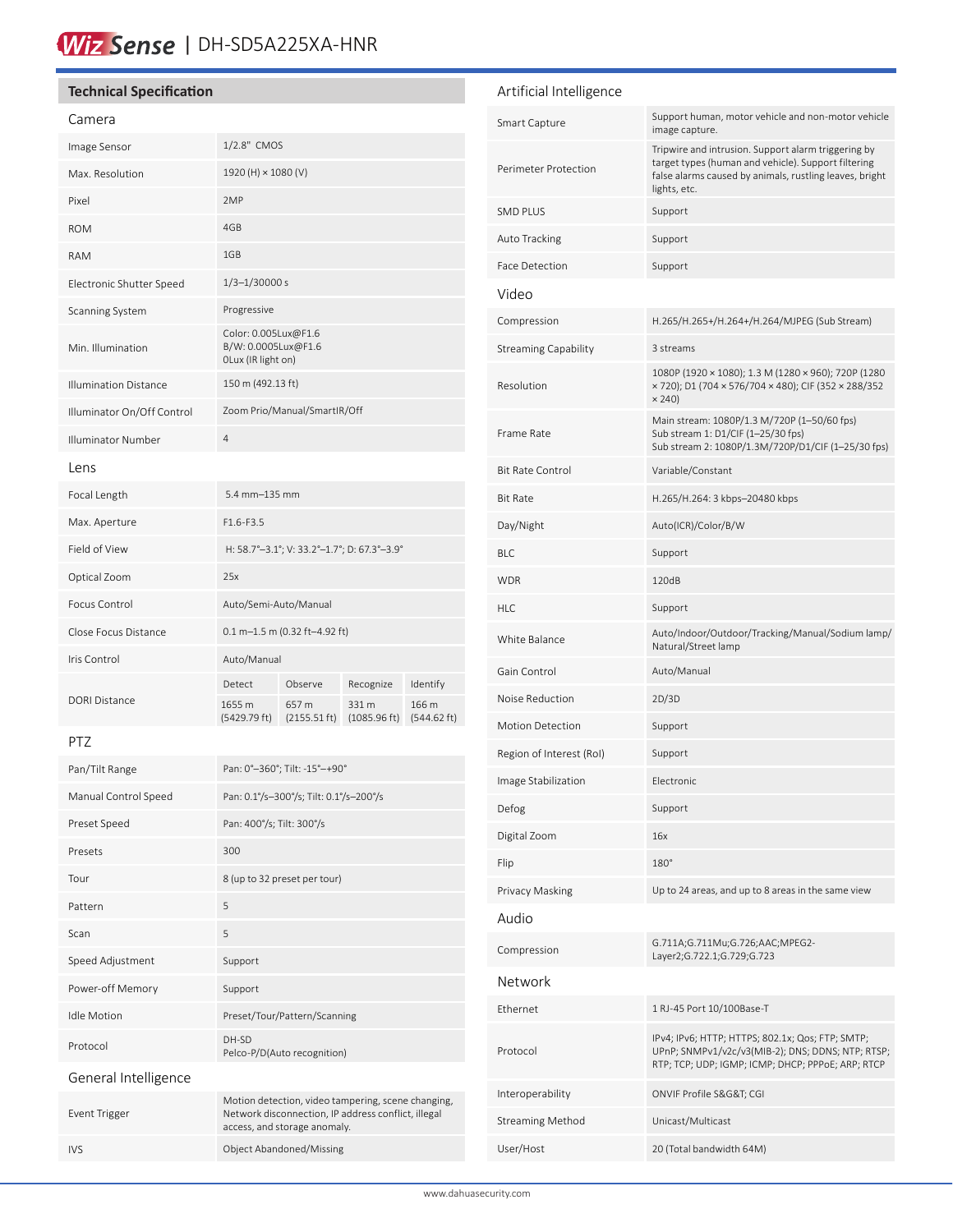# Wiz Sense | DH-SD5A225XA-HNR

| Storage                   | FTP; Micro SD card (256G); NAS                                                                                  |
|---------------------------|-----------------------------------------------------------------------------------------------------------------|
| <b>Browser</b>            | IE7 and newer versions<br>Chrome 42 and older versions<br>Firefox 52 and older versions<br>Safari               |
| Management Software       | Smart Player / Smart PSS / DSS / Easy4ip                                                                        |
| Mobile Phone              | IOS/Android                                                                                                     |
| Certification             |                                                                                                                 |
| Certifications            | CE: EN55032/EN55024/EN50130-4<br>FCC: Part15 subpartB, ANSI C63.4-2014<br>UL:UL60950-1+CAN/CSA C22.2,No.60950-1 |
| Port                      |                                                                                                                 |
| Audio Input               | 1 (LINE IN; bare wire)                                                                                          |
| Audio Output              | 1 (LINE OUT; bare wire)                                                                                         |
| Alarm I/O                 | 2/1                                                                                                             |
| Power                     |                                                                                                                 |
| Power Supply              | AC24V/3A±25%<br>POE+                                                                                            |
| Power Consumption         | 8W<br>20W (IR light on)                                                                                         |
| Environment               |                                                                                                                 |
| Operating Temperature     | -40°C to +70°C (-40°F to +158°F)                                                                                |
| <b>Operating Humidity</b> | ≤95%RH                                                                                                          |
| Protection                | IP67; IK10; TVS 6000V lightning protection; surge<br>protection                                                 |
| Structure                 |                                                                                                                 |
| Casing                    | Metal                                                                                                           |
| Dimensions                | 0190 mm×332 mm (7.48"×13.07")                                                                                   |
| Net Weight                | 4.7 kg (10.36 lb)                                                                                               |
| Gross Weight              | 8 kg (17.64 lb)                                                                                                 |

| <b>Ordering Information</b>   |                   |                                                           |  |
|-------------------------------|-------------------|-----------------------------------------------------------|--|
| Type                          | Model             | Description                                               |  |
| 2MP<br>WizSense<br>PT7 Camera | DH-SD5A225XA-HNR  | 2MP 25x Starlight IR WizSense Network PTZ<br>Camera, PAL  |  |
|                               | DH-SD5A225XAN-HNR | 2MP 25x Starlight IR WizSense Network PTZ<br>Camera, NTSC |  |
|                               | SD5A225XA-HNR     | 2MP 25x Starlight IR WizSense Network PTZ<br>Camera, PAL  |  |
|                               | SD5A225XAN-HNR    | 2MP 25x Starlight IR WizSense Network PTZ<br>Camera, NTSC |  |
|                               | PFB305W           | Wall Mount Bracket                                        |  |
|                               | AC24V/3A          | Power Adapter                                             |  |
|                               | <b>PFA111</b>     | Mount Adapter                                             |  |
|                               | <b>PFA140</b>     | Power Box                                                 |  |
| Accessories                   | PFB300C           | Ceiling Mount Bracket                                     |  |
|                               | PFA120            | Junction Box                                              |  |
|                               | <b>PFA150</b>     | Pole Mount Bracket                                        |  |
|                               | <b>PFA151</b>     | Corner Mount Bracket                                      |  |
|                               | PFB303S           | Parapet Mount Bracket                                     |  |

#### **Accessories**

### **Included:**

**Optional:**





PFB305W Wall Mount Bracket

AC24V/3A Power Adapter

PFB300C Ceiling Mount Bracket



PFA151 Corner Mount Bracket



PFA111

PFA120 Junction Box



PFB303S Parapet Mount Bracket

www.dahuasecurity.com











Pole Mount Bracket